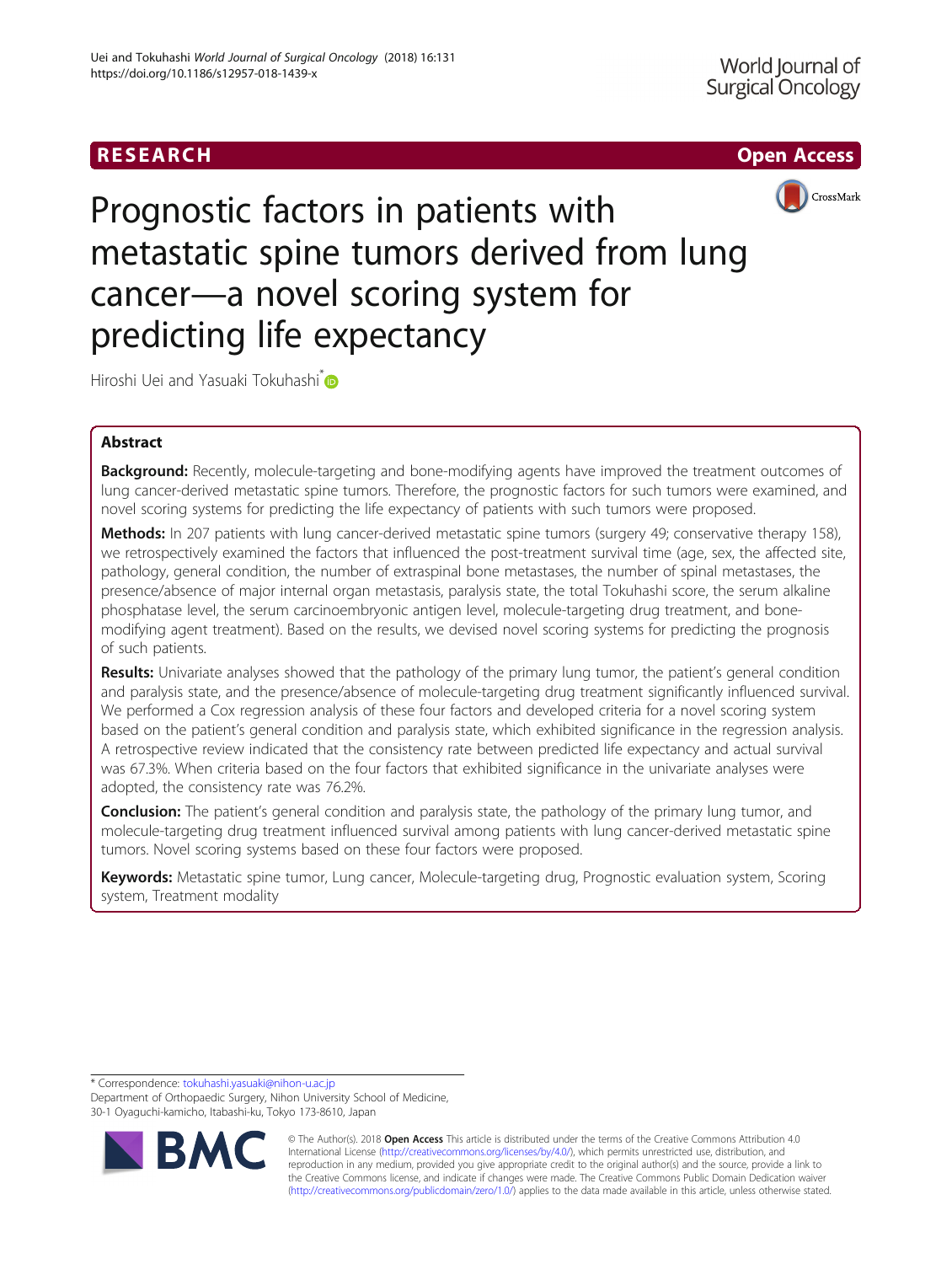#### <span id="page-1-0"></span>Background

Bone metastasis from lung cancer is detected in approximately 30 to 40% of patients with advanced non-small cell lung cancer, who exhibit a median survival time of < 1 year. A retrospective study involving patients with non-small cell lung cancer in Japan showed that the incidence of bone metastasis during the follow-up period was 30.4%. The most frequent site of bone metastasis was the spine [\[1\]](#page-7-0).

Metastatic spine tumors derived from lung cancer exhibit rapid progression, leading to an unfavorable prognosis. In fact, they are the most difficult to treat of all metastatic spine tumors [\[2\]](#page-7-0). In many patients, paralysis progresses rapidly, and the most appropriate treatment must be determined promptly [[2](#page-7-0)–[6\]](#page-7-0). Recently, moleculetargeting and bone-modifying agents (BMA) have improved the treatment outcomes of lung cancer and lung cancer-derived spinal metastasis [\[7](#page-7-0)–[11](#page-7-0)].

Since 1990, the optimal treatment for metastatic spine tumors has been selected based on prognostic predictions obtained using a revised version of the Tokuhashi score (Table 1) [[12](#page-7-0), [13\]](#page-7-0). In lung cancer patients, the maximum total Tokuhashi score is 10 points, and it is difficult to predict a life expectancy of  $\geq 1$  year using the present criteria. We used to use the Tokuhashi scoring system, which we developed, to determine the optimal treatment strategy for lung cancer patients with metastatic spine tumors. The ability of this system to predict the prognosis of patients with spinal metastasis has been examined in many previous studies around the world [[14](#page-7-0)–[19](#page-8-0)]. However, recently, as patients with lung cancer-derived metastatic spine tumors have started to survive longer, greater discrepancies have been seen between life expectancy predictions obtained using the Tokuhashi score and actual post-treatment survival times. Therefore, a new prognostic evaluation system is required for determining the optimal treatment options for such patients, including whether spinal surgery should be performed. In this study, we examined the prognostic factors for lung cancer-derived metastatic spine tumors and proposed novel scoring systems for predicting the prognoses of patients with such tumors.

#### Methods

### Subjects

The subjects were 207 patients with lung cancer-derived metastatic spine tumors (surgery 49; conservative therapy 158) who visited our department after 2000.

The inclusion criteria were as follows: the patient had a lung cancer-derived metastatic spine tumor and was symptomatic; the patient complained of back pain and pain and/ or paralysis of the extremities; the treatment was selected in collaboration with oncologists and radiotherapists based on an evaluation of the pathology of the lung cancer, its

#### Table 1 A revised Tokuhashi score [[13](#page-7-0)]

| Predictive factor                                            | Score (points)      |
|--------------------------------------------------------------|---------------------|
| General condition                                            |                     |
| Poor (KPS 10-40%)                                            | 0                   |
| Moderate (KPS 50-70%)                                        | 1                   |
| Good (KPS 80-100%)                                           | $\mathfrak{D}$      |
| Number of extraspinal bone metastases foci                   |                     |
| $\geq$ 3                                                     | 0                   |
| $1 - 2$                                                      | 1                   |
| $\Omega$                                                     | 2                   |
| Number of metastases in the vertebral body                   |                     |
| $\geq$ 3                                                     | $\Omega$            |
| $\mathfrak{D}$                                               | 1                   |
| 1                                                            | 2                   |
| Metastases to the major internal organs                      |                     |
| Unremovable                                                  | 0                   |
| Removable                                                    | 1                   |
| No metastases                                                | 2                   |
| Primary site of the cancer                                   |                     |
| Lung, osteosarcoma, stomach,<br>bladder, esophagus, pancreas | 0                   |
| Liver, gallbladder, unidentified                             | 1                   |
| Others                                                       | $\mathfrak{D}$      |
| Kidney, uterus                                               | 3                   |
| Rectum                                                       | 4                   |
| Thyroid, prostate, breast, carcinoid tumor                   | 5                   |
| Spinal cord palsy                                            |                     |
| Complete (Frankel A, B)                                      | 0                   |
| Incomplete (Frankel C, D)                                    | 1                   |
| None (Frankel E)                                             | $\mathfrak{D}$      |
| Total points                                                 | Predicted prognosis |
| $0 - 8$                                                      | $<$ 6 months        |
| $9 - 11$                                                     | $\geq 6$ months     |
| $12 - 15$                                                    | $\geq$ 1 year       |

KPS indicates Karnofsky' s performance status

sensitivity to adjuvant treatment, and the patient's general condition and expected survival time; the decision-making process and any treatments were administered promptly and could be adjusted appropriately in urgent cases; and the date of the patient's death was known.

The exclusion criteria were as follows: (1) patients who were administered the main constituent of the initial treatment for the spinal metastasis at another institution, (2) patients who dropped out of the follow-up process, and (3) patients whose date of death could not be confirmed.

The surgical indications were as follows: (1) pain and/or paralysis caused by spinal instability, (2) pain and/or paralysis due to spinal cord invasion by the tumor, and (3)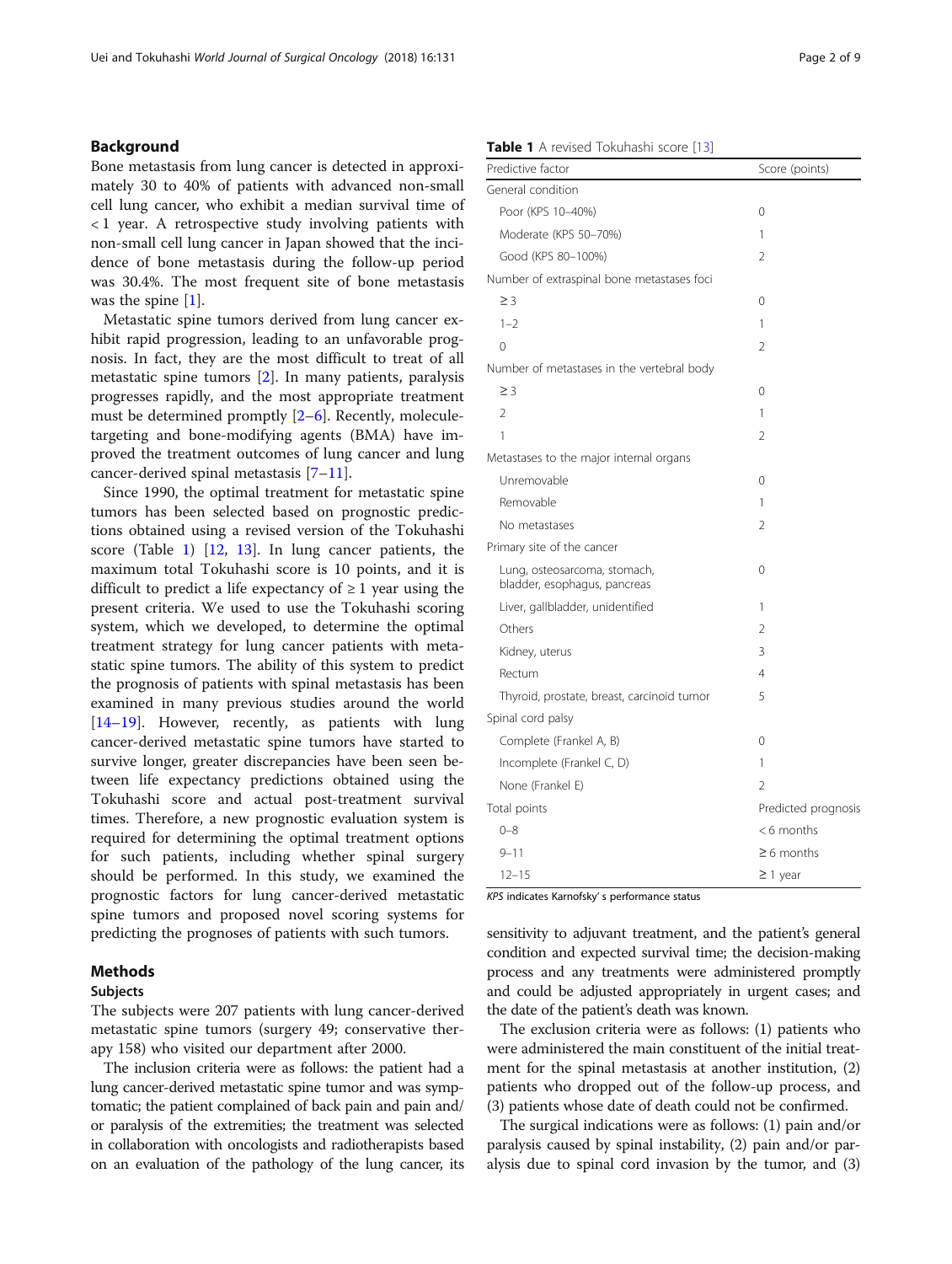long-term local control in patients with localized lesions and a life expectancy of at least 1 year. The surgical procedures consisted of posterior stabilization with decompression in 27 patients, posterior stabilization without decompression in 10 patients, posterior decompression alone in 2 patients, anterior stabilization with decompression in 8 patients, anteroposterior stabilization with decompression in 1 patient, and total en bloc spondylectomy in 1 patient. Of the 158 patients who underwent conservative therapy, symptomatic therapy alone was administered to 37 patients. Adjuvant therapy was administered to the remaining 121 patients and most of the patients that underwent surgery. Finally, chemotherapy (excluding molecule-targeting drugs), radiotherapy, molecule-targeting drugs, and BMA were administered to 96, 102, 59, and 143 patients, respectively. Cisplatin and carboplatin were usually used for the chemotherapy. In the radiotherapy, 20–30 Gy (in 2 to 3 Gy fractions) radiation were administered. The administered molecule-targeting drugs included gefitinib, erlotinib, bevacizumab, axitinib, crizotinib, and afatinib. In principle, 250 mg oral gefitinib were administered daily for adenocarcinoma if a mutation was detected in the epidermal growth factor receptor gene. If the gefitinib became insufficient, 150 mg erlotinib or 40 mg oral afatinib were administered daily. 500 mg oral crizotinib were administered daily for adenocarcinoma when the ALK gene was detected.

The administered BMA included zoledronic acid, a bisphosphonate, and denosumab, an anti-receptor activator of nuclear factor kappa-B ligand (RANKL) antibody. 4 mg/month intravenous zoledronate or 120 mg/ month subcutaneous denosumab were administered where possible. In principle, the BMA were administered as soon as spinal metastasis was detected.

Based on the patients' status and wishes, multiple treatment methods were employed where possible.

#### Methods

This was a retrospective and mono-institutional study. We examined the factors that influenced the post-treatment survival time, including age, sex, the affected site, the pathology of the primary lung tumor, the patient's general condition, the number of extraspinal bone metastases, the number of spinal metastases, the presence/absence of main organ metastasis (especially the liver metastasis), the patient's paralysis state, the total Tokuhashi score, the alkaline phosphatase (ALP) level, the carcinoembryonic antigen (CEA) level, the presence/absence of moleculetargeting drug treatment, and the presence/absence of BMA treatment. The post-treatment survival time was defined as the period from the start of treatment for spinal metastasis until death. In other words, the post-treatment survival time included the treatment period.

Based on these results, we devised novel scoring systems for predicting the prognosis of patients with lung cancer-derived metastatic spine tumors by combining the factors that had a significant influence on patient prognosis.

The study protocol was approved by the institutional ethics committee of Nihon University Itabashi Hospital (approval number RK-11209-8).

#### Statistical analysis

To investigate the factors that influenced the post-treatment survival time, univariate analyses were performed using the  $t$  test, Welch's method, or analysis of variance (ANOVA). A multivariate analysis involving the factors that exhibited significance in the univariate analyses was conducted using Cox's regression analysis. We used the StatMate V® software (Atoms Co., Tokyo, Japan) for all statistical analyses.

#### Results

#### Post-treatment survival time

The mean post-treatment survival time of the 207 patients with lung cancer-derived metastatic spine tumors was 8.26±12.15 months (range 0.2–114 months).

# Univariate analyses of the factors that influenced the post-treatment survival time

Sex

The subjects consisted of 136 males and 71 females, who exhibited mean survival times of 7.1±8.7 and 10.8  $\pm 16.6$  months, respectively ( $p = 0.0803$ ).

## Age

The mean survival times of the subjects aged  $\leq 69$  years  $(n = 117)$  and  $\ge 70$  years  $(n = 90)$  were 8.9±14.0 and 7.8  $\pm$ 9.2 months, respectively (*p* = 0.8002).

#### The affected site (symptom level)

Cervical, thoracic, and lumbosacral lesions were seen in 27, 119, and 61 patients, respectively. In these 3 groups, the mean survival time was  $5.9\pm7.3$ ,  $10.3\pm15.8$ , and  $5.9$  $\pm$ 7.3 months, respectively (*p* = 0.1603).

#### Pathology of the primary lung cancer

We investigated the cases of 177 patients in whom a definitive pathological diagnosis was finally made (120, 24, 24, and 9 patients were diagnosed with adenocarcinoma, small cell carcinoma, squamous cell carcinoma, and others, respectively). The mean survival times of the adenocarcinoma and non-adenocarcinoma patients were 10.0 $\pm$ 14.0 and 6.4 $\pm$ 7.6 months, respectively ( $p = 0.0263$ ).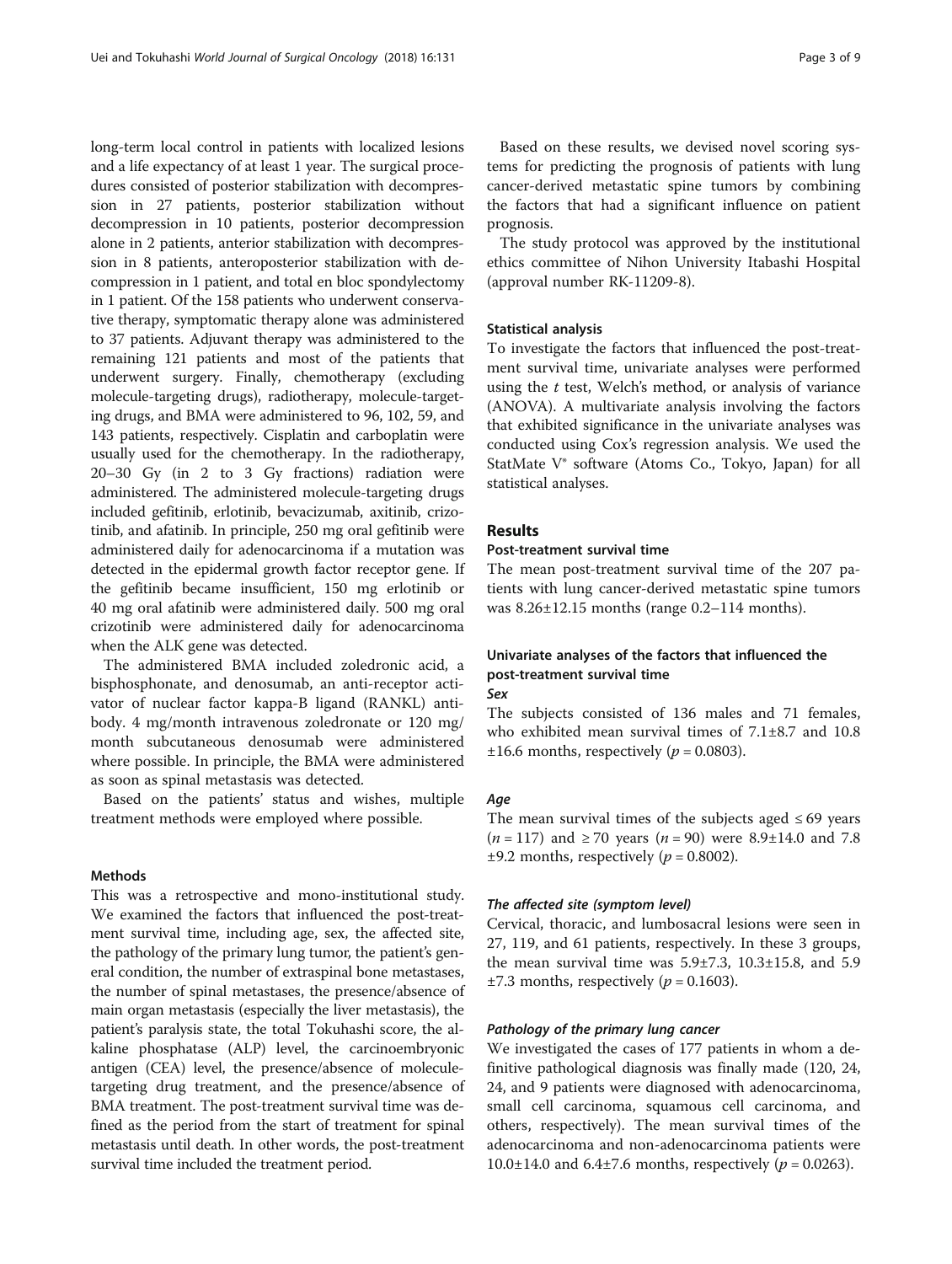### Tokuhashi score parameters

We also examined the prognostic significance of the factors included in each category of the Tokuhashi score (Table [1\)](#page-1-0). The patients' general condition was evaluated using Karnofsky's performance status (KPS) at the start of treatment for spinal metastasis, i.e., they were divided into poor (KPS 10–40%) ( $n = 22$ ), moderate (KPS: 50– 70%),  $(n = 30)$ , and good (KPS 80–100%)  $(n = 126)$ groups. The mean survival times of the poor, moderate, and good groups were 2.1±2.4, 5.4±6.1, and 11.1 ±14.3 months, respectively. There were significant differences between the survival times of the poor and good groups ( $p = 0.0019$ ) and between those of the moderate and good groups ( $p = 0.0321$ ).

In addition, the subjects were divided into three groups based on the number of extraspinal bone metastases that they possessed, i.e., into those with  $\geq 3$  (*n* = 99), 1–2 ( $n = 17$ ), and 0 ( $n = 40$ ) extraspinal bone metastases. The mean survival times of these three groups were 10.3±14.7, 11.1±15.3, and 11.0±19.7 months, respectively. The difference among them was not significant ( $p = 0.9604$ ).

Furthermore, we examined how the number of spinal metastases influenced the mean survival time. As a result, we found that it was 8.1±9.4, 13.9±23.4, and 6.3  $\pm 7.3$  months in the patients with  $\geq 3$  (*n* = 121), 2 (*n* = 29), and 1 ( $n = 57$ ) spinal metastases, respectively. The difference among them was not significant ( $p = 0.1388$ ).

As for the effect of the presence/absence of major internal organ metastasis, the mean survival time was 10.5 ±16.7 months in the 132 patients with major internal organ metastasis and 11.7±12.9 months in the 22 patients without such metastasis ( $p = 0.6994$ ). In addition, the mean survival time was 8.1±9.3 months in the patients with liver metastasis ( $n = 46$ ) and 11.7 $\pm$ 12.9 months in those without it ( $p = 0.3543$ ).

Paralysis was evaluated using Frankel's classification. The mean survival time was 5.2±3.3 months in the patients with complete paralysis (Frankel: A, B), 5.5 ±7.0 months in those with incomplete paralysis (Frankel C, D), and 11.3±16.7 months in those that were free from paralysis (Frankel E). There was a significant difference between the mean survival times of the incomplete paralysis and paralysis-free groups ( $p = 0.0279$ ).

With respect to the total Tokuhashi score, the mean survival time was  $9.1 \pm 14.6$  months in the patients with scores of  $\leq 8$  points (life expectancy  $\lt 6$  months) and 16.7±16.3 months in those with scores of 9 to 10 points (life expectancy  $\geq 6$  months) ( $p = 0.1542$ ).

#### Laboratory data

The laboratory data obtained at the start of treatment for spinal metastasis were analyzed. The patients with ALP levels of <400 IU/L ( $n = 85$ ) and  $\geq 400$  IU/L ( $n =$ 

70) exhibited mean survival times of 13.0±20.5 and 8.8  $\pm 9.5$  months, respectively ( $p = 0.0961$ ). An ALP cut-off level of 400 IU/l was employed based on the finding that an ALP level of  $\geq 400$  IU/l is a potential indicator of high bone metastasis activity [[20\]](#page-8-0).

Furthermore, the patients with CEA levels of < 120 ng/ml  $(n = 111)$  and  $\geq 120$  ng/ml  $(n = 36)$  displayed mean survival times of 10.2±14.9 and 8.9±1 months, respectively ( $p = 0.5189$ ). A CEA cut-off level of 120 ng/ml was employed based on the fact that a CEA level of > 120 ng/ml was reported to be associated with an increased risk of bone metastasis [[2\]](#page-7-0).

#### Presence/absence of molecule-targeting drug treatment

Of the various conservative treatments administered to the patients in this study, only molecule-targeting agents and BMA were used as part of a consistent treatment strategy. The other conservative treatments were not used as part of a consistent treatment strategy because their indications or the doctors' approach to treatment changed over time. Therefore, these other conservative treatments could not be evaluated as prognostic factors. The administered molecule-targeting drugs included gefitinib, erlotinib, bevacizumab, axitinib, crizotinib, and afatinib. In 59 patients, these molecule-targeting drugs were used for  $\geq 1$  month. In 126 patients, molecule-targeting drug treatment was discontinued within 1 month due to adverse reactions or no such drugs were used.

The former and latter groups exhibited mean survival times of 15.0±21.1 and 7.3±10.4 months, respectively  $(p = 0.0093)$ .

#### Presence/absence of bone-modifying agent treatment

In 143 patients, BMA, such as zoledronic acid or denosumab, were used. In 64 patients, no such drugs were used.

The former and latter groups exhibited mean survival times of 8.2 $\pm$ 15.8 and 8.6 $\pm$ 10.2 months, respectively (*p* = 0.8650).

# Multivariate analyses of the factors that influence posttreatment survival

The results of the univariate analyses are shown in Table [2](#page-4-0). In the univariate analyses, the pathology of the primary lung cancer, the patient's general condition and paralysis state, and the presence/absence of moleculetargeting drug treatment were found to significantly influence post-treatment survival. Multivariate analysis was performed using Cox's regression analysis among the 168 patients for whom data on the four abovementioned factors were available.

The patient's general condition and paralysis state were found to have significant effects on survival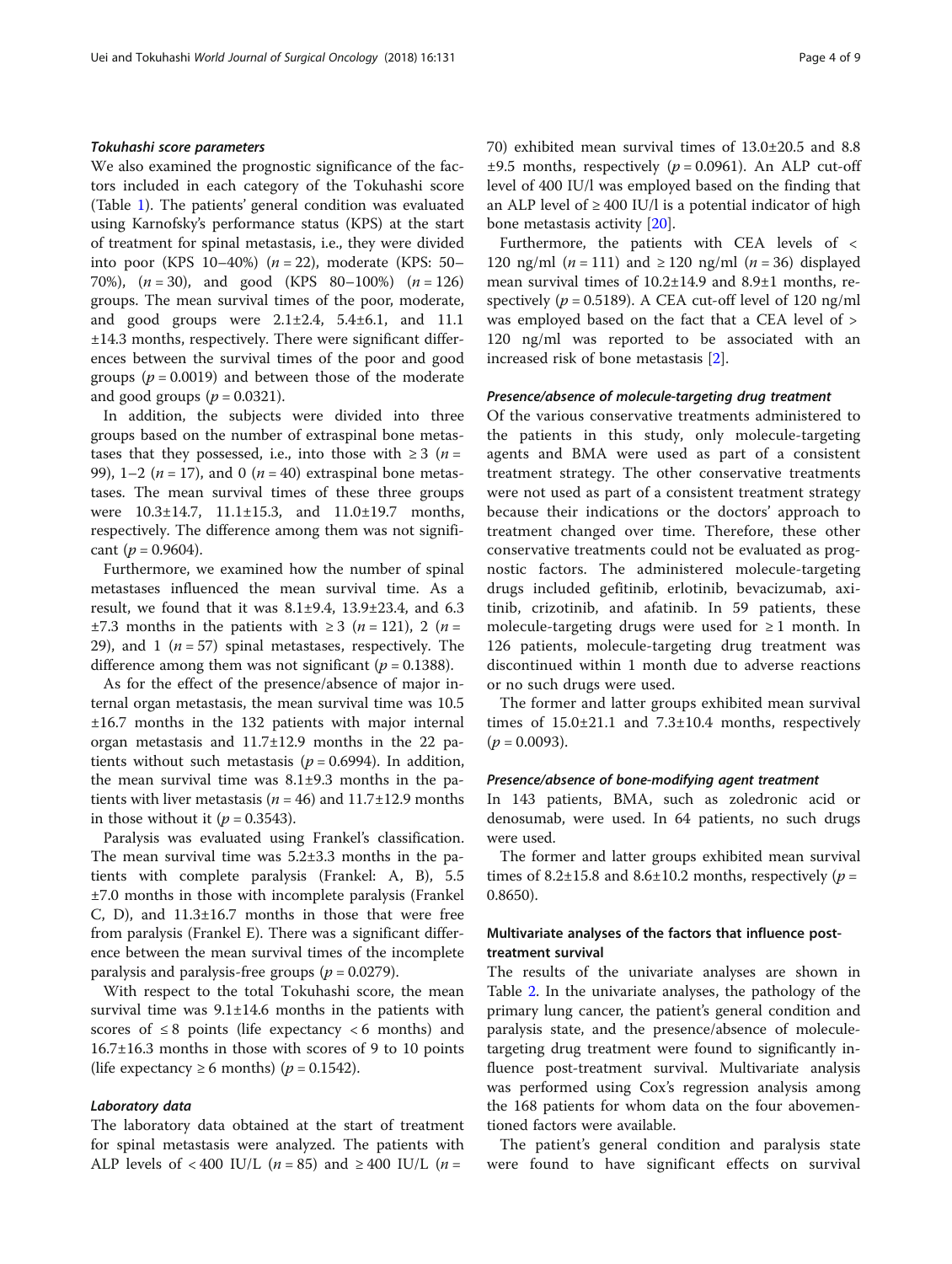<span id="page-4-0"></span>Table 2 Significant differences of survival periods (months)

| Factor                                                   | p value   |
|----------------------------------------------------------|-----------|
| Sex.                                                     |           |
| Male female                                              | 0.0803    |
| Age (years) $\leq$ 69 vs $\geq$ 70                       | 0.8002    |
| Symptomatic level Cervical vs<br>thoracic vs lumbosacral | 0.1603    |
| Pathology Adenocarcinoma<br>vs non-adenocarcinoma        | $0.0263*$ |
| Tokuhashi score                                          |           |
| General condition                                        |           |
| Poor vs good                                             | $0.0019*$ |
| Moderate vs good                                         | $0.0321*$ |
| Number of extraspinal bone metastases foci               | 0.9604    |
| Number of metastases in the vertebral body               | 0.1388    |
| Metastases to the major internal organs                  | 0.6994    |
| Paralysis (spinal cord palsy)                            | $0.0279*$ |
| Total score $\leq$ 8 vs 9-10                             | 0.1542    |
| ALP 400 IU/L $\geq$ or $<$                               | 0.0961    |
| CEA 120 ng/ml $\geq$ or $<$                              | 0.5189    |
| Molecular target drug, use (for $\geq$ 1 month) or not   | $0.0093*$ |
| Bone-modifying agent, use or not                         | 0.8650    |

\*Significant difference ( $p < 0.05$ ). ALP indicates Alkaline phosphatase, CEA carcinoembryonic antigen

(Table 3). Based on the hazard ratios for these two factors, we created novel scoring criteria for predicting the prognoses of patients with lung cancer-derived metastatic spine tumors (Table [4,](#page-5-0) Fig. [1\)](#page-5-0). The maximum total score was 6 points (general condition 4; state of paralysis 2) (Table [4](#page-5-0)), and total scores of 0 to 2 points, 3 to 5 points, and 6 points indicated a life expectancy of  $\lt 6$  months,  $\lt 1$  year, and  $\geq 1$  year, respectively (Fig. [1\)](#page-5-0). A retrospective review of 168 subjects

Table 3 Multivariate analysis of the prognostic factors affecting survival

| Factor                                                                | Hazard ratio | 95% confidence<br>interval | p value      |
|-----------------------------------------------------------------------|--------------|----------------------------|--------------|
| Pathology<br>Adenocarcinoma<br>or not                                 | 0.933        | $0.667 - 1.306$            | 0.6874       |
| General condition<br>(KPS)<br>$10 - 40$ or $50 - 70$<br>or $80 - 100$ | 0.406        | $0.323 - 0.510$            | 9.10403E-15* |
| Paralysis<br>(Frankel grade)<br>A, B or C, D or E                     | 0.738        | 0.558-0.976                | $0.0333*$    |
| Molecular targeted<br>drug<br>use or not                              | 0.867        | $0.722 - 1.041$            | 0.1263       |

 $*$ Mean  $p$  value was less than 0.05, and considered statistically significant KPS indicates Karnofsky' s performance status

demonstrated consistency rates of 87.5, 84.4, and 47.5% between the life expectancy predictions obtained using the novel scoring system and survival. The overall consistency rate was 67.3% (Table [5](#page-6-0)). In addition, we prepared a second scoring system for predicting the prognoses of patients with lung cancer-derived metastatic spine tumors based on the four factors that exhibited significance in the univariate analyses (Table [4](#page-5-0), Fig. [2\)](#page-7-0). The criteria for this scoring system consisted of the patient's general condition (4 points) and paralysis state (2 points), the pathology of the primary lung cancer (2 points), and the presence/absence of molecule-targeting drug treatment (2 points). The maximum total score was 10 points, and total scores of 0 to 5 points, 6 to 9 points, and 10 points indicated a life expectancy of <6 months, <1 year, and  $\geq$  1 year, respectively (Table [4,](#page-5-0) Fig. [2\)](#page-7-0). A retrospective review of 168 subjects demonstrated consistency rates of 82.6, 77.6, and 64.8% between the life expectancy predictions obtained using the second scoring system and survival. The overall consistency rate was 76.2% (Table [5\)](#page-6-0).

#### **Discussion**

The prognosis of patients with metastatic spine tumors depends on the type of tumor. The survival times of patients with some types of carcinoma have increased due to advances in treatment, but this is not the case for patients with other types of carcinoma. Lung cancer patients belong to the former group  $[10]$  $[10]$ . We previously used a revised version of the Tokuhashi score to predict the prognosis of lung cancer patients [[13\]](#page-7-0), but the introduction of molecule-targeting drugs (gefitinib) and BMA from 2002 onwards has markedly improved the prognosis of lung cancer patients. Thus, such patients are surviving for longer than they are predicted to according to the Tokuhashi score. Hessler C et al. also reported that patients with lung cancer-derived spinal metastasis are surviving longer [[21\]](#page-8-0).

On the other hand, recent studies have indicated that the median survival time of patients with spinal metastasis from pulmonary adenocarcinoma was 3.5 or 5.2 months  $[5, 6]$  $[5, 6]$  $[5, 6]$  $[5, 6]$ . In other words, the survival of patients with spinal metastasis from lung cancer varies, and so the importance of predicting patient prognosis when selecting the optimal treatment strategy for lung cancer-derived spinal metastasis has increased.

Goodwin CR et al. indicated that the factors that influence the prognosis of patients with lung cancer-derived spinal metastasis include age, motor function, the presence/absence of major internal organ metastasis, and the presence/absence of extra-thoracic metastasis [[6\]](#page-7-0).

Aydinli U et al. reported that among patients with spinal metastasis, those with squamous cell carcinoma showed the most favorable prognosis followed by adenocarcinoma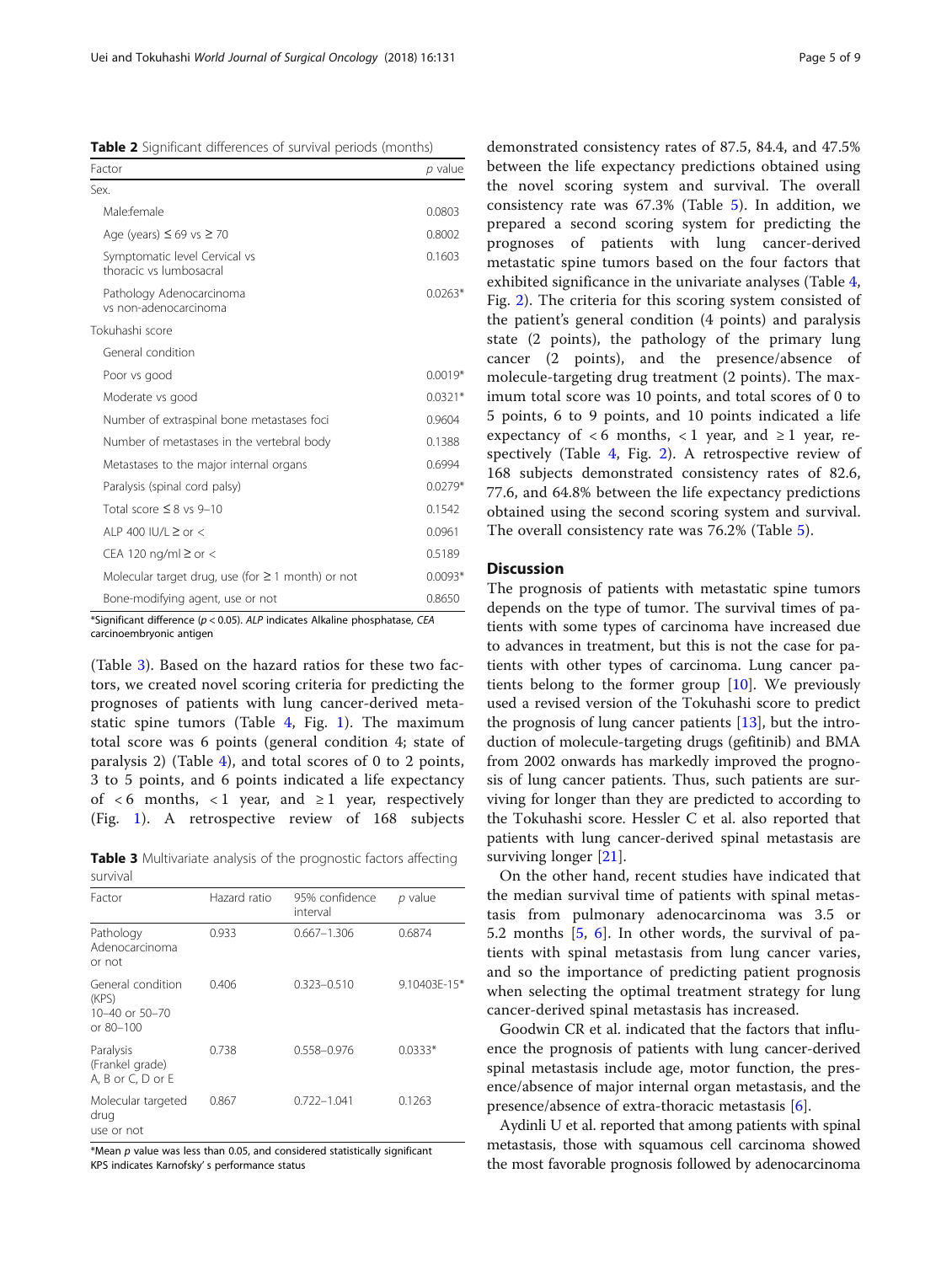<span id="page-5-0"></span>Table 4 A novel scoring system of predicting life expectancy for the patients with metastatic spine tumor from lung cancer

| Predictive factor         | Score (points) |  |
|---------------------------|----------------|--|
| General condition         |                |  |
| Poor (KPS 10-40%)         | 0              |  |
| Moderate (KPS 50-70%)     | 2              |  |
| Good (KPS 80-100%)        | 4              |  |
| Paralysis                 |                |  |
| Complete (Frankel A, B)   | 0              |  |
| Incomplete (Frankel C, D) | 1              |  |
| None (Frankel E)          | $\overline{2}$ |  |
| Pathology                 |                |  |
| Non-adenocarcinoma        | 0              |  |
| Adenocarcinoma            | $\mathfrak{D}$ |  |
| Molecular target drug     |                |  |
| No use                    | 0              |  |
| Use                       | $\mathfrak{D}$ |  |

6 points predictive score: general condition + paralysis

10 points predictive score: general condition + paralysis + pathology + molecular target drug

KPS indicates Karnofsky' s performance status

≥ 1 year, respectively

| <b>Total</b><br>score | <b>Predictive</b><br>prognosis                                                                                                                                                                                                                                                      |
|-----------------------|-------------------------------------------------------------------------------------------------------------------------------------------------------------------------------------------------------------------------------------------------------------------------------------|
| O                     |                                                                                                                                                                                                                                                                                     |
|                       | 6 months >                                                                                                                                                                                                                                                                          |
| 2                     |                                                                                                                                                                                                                                                                                     |
| 3                     |                                                                                                                                                                                                                                                                                     |
| 4                     | 1 year >                                                                                                                                                                                                                                                                            |
| 5                     |                                                                                                                                                                                                                                                                                     |
| 6                     | 1 year $\leq$                                                                                                                                                                                                                                                                       |
|                       | Fig. 1 Criteria for predicting the prognosis of patients with lung<br>cancer-derived metastatic spine tumors (maximum total score 6<br>points). Total scores of 0 to 2 points, 3 to 5 points, and 6 points<br>were indicative of a life expectancy of $<$ 6 months, $<$ 1 year, and |

and small cell carcinoma patients [\[3\]](#page-7-0). It is unclear why the adenocarcinoma group exhibited a significantly better prognosis than the non-adenocarcinoma group in our series. Since adenocarcinoma accounted for more than two-thirds of our cases, the subjects were divided into two pathology groups, the adenocarcinoma and nonadenocarcinoma groups. Generally, lung cancer patients with squamous cell carcinoma have a better prognosis than those with adenocarcinoma, and it has been suggested that lung cancer patients with small cell carcinoma have a worse prognosis than those with adenocarcinoma. In the present study, the non-adenocarcinoma group only included a few cases of squamous cancer, whereas it included relatively many cases of small cell cancer. We consider that this might explain why the mean survival time of the adenocarcinoma group was longer than that of the non-adenocarcinoma group. In addition, the fact that molecule-targeting drugs could be administered to the adenocarcinoma group based on genetic screening might have contributed to the marked prognostic improvement associated with the use of molecule-targeting drugs.

Lei M et al. reported that the patient's preoperative gait, the presence/absence of major internal organ metastasis, and the interval from onset until motor paralysis influenced the prognosis of lung cancer patients with spinal metastasis [[22\]](#page-8-0). In univariate analyses, Park SJ et al. found that the prognostic factors for spinal metastasis derived from non-small cell cancer included the time since the appearance of neurological findings, the response to preoperative chemotherapy, postoperative chemotherapy, performance status, and postoperative gait [\[5](#page-7-0)]. The subsequent multivariate analysis demonstrated that the time since the appearance of neurological findings, postoperative chemotherapy, and performance status were significant prognostic factors. According to Sugiura H, being female, a favorable performance status, adenocarcinoma, gefitinib (a molecule-targeting drug) treatment, having a solitary lesion, and the absence of long bone metastasis contributed to a favorable prognosis in lung cancer patients with bone metastasis [\[23](#page-8-0)]. Katagiri et al. [[11\]](#page-7-0) also reported that molecule-targeting drug treatment influences the prognosis of patients with bone metastasis and reported a scoring system involving these drugs for predicting the prognosis of such patients.

Furthermore, a previous study indicated that ALP and CEA [\[2](#page-7-0)] measurements are useful for the auxiliary diagnosis of bone metastasis. However, in our series, these factors did not have a significant influence on survival. The serum level of bone-specific ALP has been reported to be useful for predicting the prognosis of patients with bone metastasis or renal cancer [[24,](#page-8-0) [25](#page-8-0)], but the level of this ALP isozyme was not assessed in the current study. Therefore, an increased ALP level is not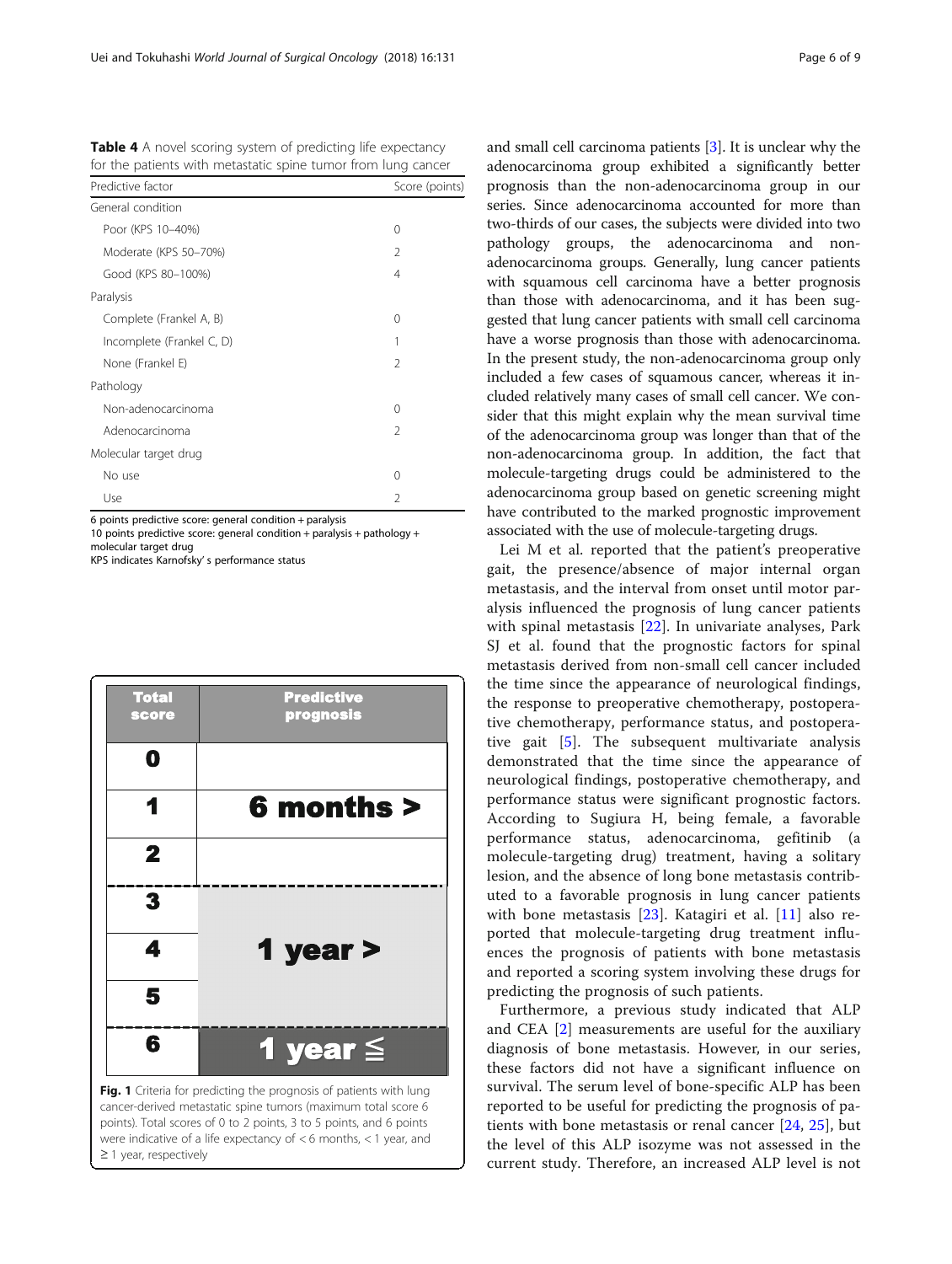| Page 7 | of 9 |  |
|--------|------|--|
|--------|------|--|

|                     |                | Survival periods |                |                |                |                 |
|---------------------|----------------|------------------|----------------|----------------|----------------|-----------------|
| 6 points            | Score          | 6 months>        | 6-12 months    | 12 months $<$  | Total          | $Mean \pm SD$   |
| predictive<br>score | $\mathbf{0}$   | $\mathbf{0}$     | $\mathbf{0}$   | $\circ$        | $\mathbf{0}$   |                 |
|                     |                | 3                | $\mathbf 0$    | $\mathbf 0$    | $\overline{3}$ | $1.50 \pm 0.87$ |
|                     | $\overline{2}$ | 18               | 3              | $\circ$        | 21             | $2.30 \pm 3.05$ |
|                     | 3              | $\overline{4}$   |                | 3              | 8              | $8.84 \pm 9.41$ |
|                     | $\overline{4}$ | 14               | $\overline{4}$ | 1              | 19             | $6.29 \pm 10.6$ |
|                     | 5              | 26               | 5              | 6              | 37             | $6.21 \pm 7.27$ |
|                     | 6              | 26               | 16             | 38             | 80             | $15.6 \pm 20.0$ |
| Total               |                | 91               | 29             | 48             | 168            |                 |
| 10 points           | $\circ$        | $\overline{0}$   | $\overline{0}$ | $\mathbf 0$    | 0              |                 |
| predictive score    | $\mathbf{1}$   |                  | $\mathbf 0$    | $\circ$        | 1              | 2.5             |
|                     | $\overline{2}$ | 6                |                | $\circ$        | 7              | $2.50 \pm 3.85$ |
|                     | 3              | $\overline{4}$   | $\mathbf 0$    | 1              | 5              | $5.30\pm7.71$   |
|                     | $\overline{4}$ | 12               | $\overline{2}$ |                | 15             | $5.84 \pm 12.0$ |
|                     | 5              | 15               | $\overline{2}$ |                | 18             | $4.41 \pm 5.78$ |
|                     | 6              | 17               | 5              | 7              | 29             | $9.28 \pm 12.4$ |
|                     | $\overline{7}$ | 9                | 5              | 4              | 18             | $8.51 \pm 9.31$ |
|                     | 8              | 16               | 10             | 6              | 32             | $8.69 \pm 11.6$ |
|                     | 9              | $\overline{4}$   | $\mathbf{0}$   | $\overline{2}$ | 6              | $7.13 \pm 6.24$ |
|                     | 10             | $\overline{7}$   | 6              | 24             | 37             | $20.6 \pm 24.9$ |
| Total               |                | 91               | 31             | 46             | 168            |                 |

<span id="page-6-0"></span>Table 5 6 and 10 points predictive score vs survival periods (months)

a specific finding of spinal metastasis derived from lung cancer because elevated ALP levels are seen in other diseases. Future studies should examine whether the serum level of bone-specific ALP is a prognostic factor for patients with spinal metastasis from lung cancer.

Finally, a recent study investigated the size of the psoas muscle as a prognostic factor in lung cancer patients with spinal metastasis [[26\]](#page-8-0).

Despite the abovementioned findings, it should be noted that none of the examined factors have been definitively proven to influence the prognosis of patients with lung cancer-derived spinal metastasis. In addition, our scoring system was created based on the results of a retrospective study. Thus, an additional study of our 10-point scoring system should be conducted.

As for the limitations of this study, it was a retrospective study (rather than a prospective randomized study). In addition, the subjects were restricted to symptomatic patients with metastatic spine tumors. Regarding laboratory data, the serum level of bone-specific ALP should be evaluated as a prognostic factor in future.

Furthermore, our study included a factor relating to the therapeutic intervention, i.e., the presence/absence of molecule-targeting drug treatment. Unexpected factors, such as treatment discontinuation due to adverse reactions, were also included; however, not all

patients were indicated for fixed treatments. Except for molecule-targeting drug or BMA treatment, none of the conservative treatments could be evaluated as prognostic factors. This is also a limitation of the current study, and a further evaluation is necessary once a clear treatment strategy for lung cancer-derived metastatic spine tumors has been established.

According to the standard approach, our prognostic scoring system should only have included the two factors that displayed significance in the multivariate analysis, i.e., the patient's general condition and paralysis state. However, a retrospective review showed that a scoring system involving a combination of the four factors that exhibited significance in the univariate analyses, i.e., the patient's general condition and paralysis state, the pathology of the primary lung cancer, and the presence/absence of molecule-targeting drug treatment, was more accurate. However, the efficacy of our 2- and 4-factor scoring systems must be reviewed in a larger number of patients in the future.

#### **Conclusions**

The results of the univariate analyses demonstrated that the patient's general condition and paralysis state, the pathology of the primary lung tumor, and molecule-targeting drug treatment influenced survival among patients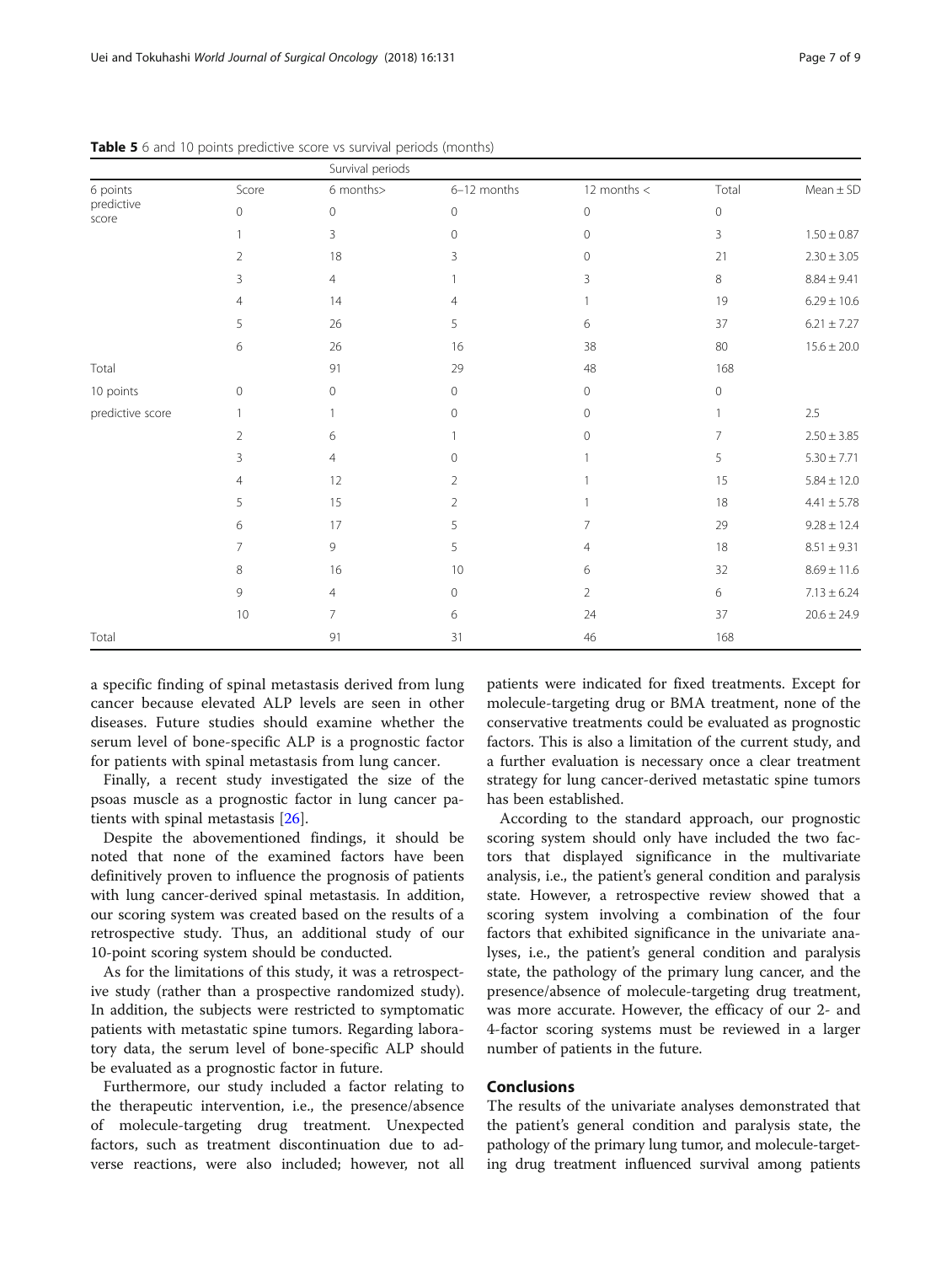<span id="page-7-0"></span>

with lung cancer-derived metastatic spine tumors. The novel scoring systems based on these four factors was more accurate than that based on the two factors that exhibited significance in the multivariate analysis. These simple scoring systems are useful for aiding the selection of appropriate treatment modalities for progressive spinal metastasis. Additional clinical studies with larger sample sizes are required to further validate these findings.

#### Availability of data and materials

The datasets obtained in this study are available from the corresponding author on reasonable request.

#### Authors' contributions

HU designed this study, YT collected the data, HU and YT analyzed the data, HU edited the paper, and YT approved the final version of the manuscript. Both authors read and approved the final manuscript.

#### Ethics approval and consent to participate

All procedures performed in studies involving human participants were conducted in accordance with the ethical standards of the institutional and/ or national research committee and with the 1964 Helsinki declaration and its later amendments or comparable ethical standards. Institutional review board approval was obtained from Nihon University Itabashi Hospital (approval number RK-11209-8).

#### Consent for publication

Not applicable

#### Competing interests

The authors declare that they have no competing interests.

#### Publisher's Note

Springer Nature remains neutral with regard to jurisdictional claims in published maps and institutional affiliations.

#### Received: 29 January 2018 Accepted: 29 June 2018 Published online: 05 July 2018

#### References

- 1. Tlsuya A, Kurata T, Tamura K, Fukuoka M. Skeletal metastases in non-small cell lung cancer: a retrospective study. Lung Cancer. 2007;57:229–32.
- 2. Ryo H, Sakai H, Yoneda S, Noguchi Y. Bone metastasis of primary lung cancer. Nihon Kokyuki Gakkai Zasshi. 1998;36:317–22.
- 3. Aydinli U, Ozturk C, Bayram S, Sarihan S, Evrensel T, Yilmaz HS. Evaluation of lung cancer metastases to the spine. Acta Orthop Belg. 2006;72:592–7.
- 4. Aydin AL, Emel E, Sasani M, Gomleksiz C, Oktenoglu T, Ozer AF. Lung cancer metastasis to the spine. Turk Neurosurg. 2016;26:635–42.
- 5. Park SJ, Lee CS, Chung SS. Surgical results of metastatic spinal cord compression (MSCC) from non-small cell lung cancer (NSCLC): analysis of functional outcome, survival time, and complication. Spine J. 2016;16:322–8.
- 6. Goodwin CR, Khattab MH, Sankey EW, Elder BD, Kosztowski TA, Sarabia-Estrada R, Bydon A, Witham TF, Wolinsky JP, Gokaslan ZL, Sciubba DM. Factors associated with life expectancy in patients with metastatic spine disease from adenocarcinoma of the lung. Global Spine J. 2015;5:417–24.
- 7. Carr LL, Finigan JH, Kern JA. Evaluation and treatment of patients with nonsmall cell lung cancer. Med Clin North Am. 2011;95:1041–54.
- 8. Gregory TM, Coriat R, Mir O. Prognostic scoring systems for spinal metastases in the era of anti-VEGF therapies. Spine (Phila Pa 1976). 2013;38: 965–6.
- 9. Cagle PT, Chirieac LR. Advances in treatment of lung cancer with targeted therapy. Arch Pathol Lab Med. 2012;136:504–9.
- 10. Morgen SS, Lund-Andersen C, Larsen CF, Engelholm SA, Dahl B. Prognosis in patients with symptomatic metastatic spinal cord compression: survival in different cancer diagnosis in a cohort of 2321 patients. Spine (Phila Pa 1976). 2013;38:1362–7.
- 11. Katagiri H, Okada R, Takagi T, Takahashi M, Murata H, Harada H, Nishimura T, Asakura H, Ogawa H. New prognostic factors and scoring system for patients with skeletal metastasis. Cancer Med. 2014;3:1359–67.
- 12. Tokuhashi Y, Matsuzaki H, Toriyama S, Kawano H, Ohsaka S. Scoring system for the preoperative evaluation of metastatic spine tumor prognosis. Spine (Phila Pa 1976). 1990;15:1110–3.
- 13. Tokuhashi Y, Matsuzaki H, Oda H, Oshima M, Ryu J. A revised scoring system for preoperative evaluation of metastatic spine tumor prognosis. Spine (Phila Pa 1976). 2005;30:2186–91.
- 14. Enkaoua EA, Doursounian L, Chatellier G, Mabesoone F, Aimard T, Saillant G. Vertebral metastases: a critical appreciation of the preoperative prognostic Tokuhashi score in a series of 71 cases. Spine (Phila Pa 1976). 1997;22:2293–8.
- 15. Aoude A, Amiot LP. A comparison of the modified Tokuhashi and Tomita scores in determining prognosis for patients afflicted with spinal metastasis. Can J Surg. 2014;57:188–93.